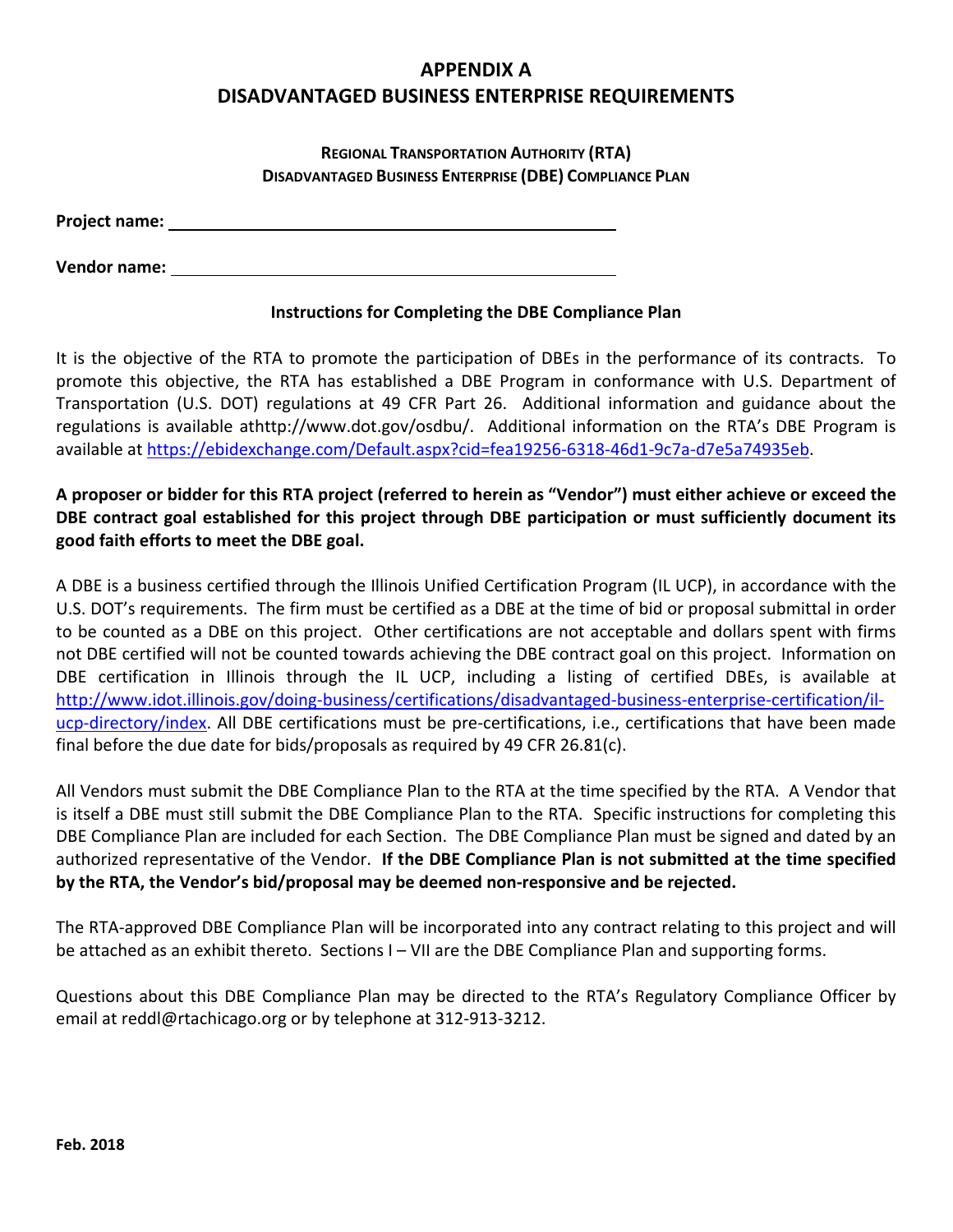Please complete the following steps:

- ( ) Review Section I, DBE Program Provisions and DBE Compliance Plan Instructions.
- ( ) Complete and sign Section II, DBE Participation Commitment, even if no DBEs will be utilized. Submit it with your bid/proposal (or as otherwise specified by the RTA).
	- Designate the Vendor's DBE contact person for the project.
	- List all DBE subconsultants, subcontractors, suppliers and joint venture partners.
	- Describe the area of specialty and type of work to be performed by the DBE subconsultant, subcontractor, supplier and joint venture partner.
	- List the dollar amount of DBE participation commitment.
	- List the total proposal/contract price.
- ( ) If the DBE contract goal was not fully achieved through participation, complete Section III, Documentation of Good Faith Efforts to Achieve DBE Contract Goal, and submit it with your bid/proposal (or as otherwise specified by the RTA).
	- Complete the Good Faith Efforts checklist and attach relevant documents.
	- Complete Good Faith Efforts Contacts Log.
- () If the Vendor proposes to achieve the DBE contract goal by entering into a joint venture arrangement with a DBE, complete Section IV, DBE Joint Venture Agreement. Submit a copy of the Joint Venture Agreement with your bid/proposal (or as otherwise specified by the RTA).
- ( ) Complete Section V, Letter of Intent, for each DBE proposed to be utilized on the project as a subconsultant, subcontractor or supplier (but not as a joint venture partner), and submit it with your bid/proposal (or as otherwise specified by the RTA).
- ( ) Have an authorized officer of the Vendor sign Section VII, Attestation, and have it notarized.
- ( ) Submit entire DBE Compliance Plan to the RTA with your bid/proposal (or as otherwise specified by the RTA).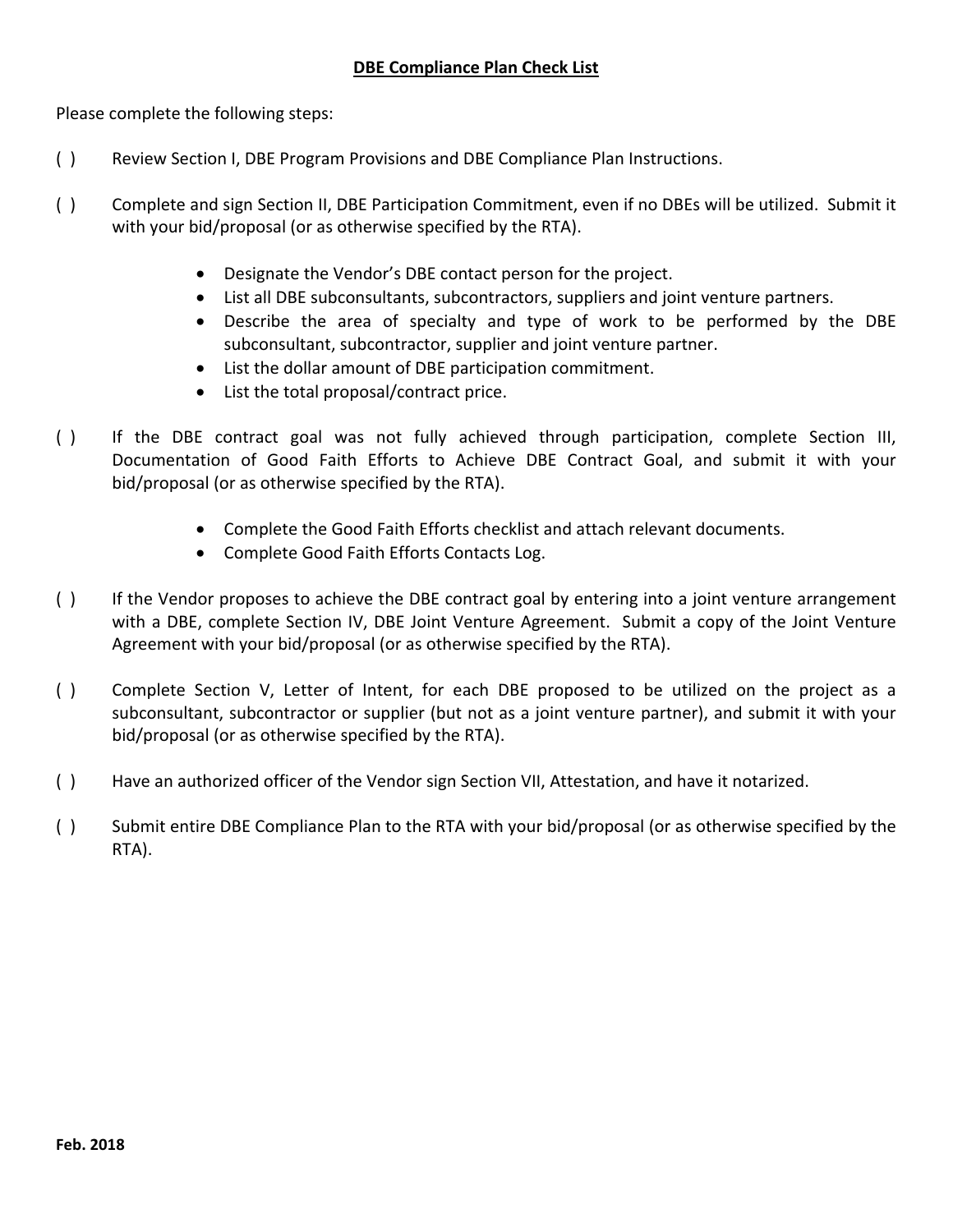### **SECTION I DBE PROGRAM PROVISIONS AND DBE COMPLIANCE PLAN INSTRUCTIONS**

The DBE Compliance Plan must list all DBE firms that will participate on the project as subconsultants, subcontractors, suppliers or joint venturer partners for the Vendor. By listing a subconsultant, subcontractor, supplier or joint venture partner on the DBE Compliance Plan, the Vendor indicates that the firm agrees to the price and scope of work proposed. In the event the Vendor is awarded a contract (or, in the case of a task order contract, task orders are established), the Vendor agrees to contract with the firms listed on the Compliance Plan for the scope and price disclosed. These Provisions and Instructions will be incorporated by reference into the contract.

# **Counting DBE Participation Towards the DBE contract Goal**

All DBE's must be certified at the time the bid/proposal is submitted to the RTA. The value of the work actually performed by the DBE, including supplies purchased or equipment leased by the DBE, will be counted toward the DBE contract goal established by the RTA in the manner set forth in 49 CFR 26.55.

If a DBE subconsultant, subcontractor, supplier or joint venture partner elects to subcontract part of the work to another firm (i.e., to a second tier subcontractor), the value of the second tier work may be counted toward the DBE contract goal only if the second tier subcontractor is itself a DBE. Work that a DBE subcontracts to a second tier non‐DBE will not count towards the goal.

After contract award, when evaluating compliance with DBE requirements, the RTA will not credit the participation of a DBE subconsultant, subcontractor or supplier towards the DBE contract goal until that amount has been paid to the DBE.

The participation of a DBE subconsultant, subcontractor, supplier or joint venture partner that "graduates" from the Illinois Unified Certification Program, or another state's program, based upon exceeding the firm size or personal net worth limitations, after contract award and execution of a subcontract with the Vendor, will be counted toward achieving the contract goal (as set forth in 49 CFR 26.87(i)). The participation of a DBE subconsultant, subcontractor, supplier or joint venture partner that loses its certification eligibility before it signs a subcontract for this RTA project for any reason or as a result of fraud, collusion or any other misconduct after contract award shall not be counted toward the contract goal. RTA may require that a subconsultant, subcontractor, supplier or joint venture partner that loses its certification because of misconduct be replaced.

The DBE must perform a "Commercially Useful Function" on the contract in the "Area of Specialty" for which it is certified as a DBE to be counted towards the DBE contract goal. Commercially Useful Function means responsibility for the execution of a distinct element of the work on the project and carrying out its responsibilities by actually performing, managing, and supervising the work involved. To determine whether a firm is performing a Commercially Useful Function, the RTA will evaluate the amount of work subcontracted, whether the amount the firm is to be paid under the contract is commensurate with the work it is actually performing and the credit claimed for its performance of the work, industry practices, and other relevant factors. Area of Specialty means the description of a DBE's activity most reflective of the firm's claimed specialty or expertise, as listed on its IL UCP letter of certification. The RTA does not make any representations concerning the ability of any DBE to perform work within its Area of Specialty or the quality of any DBE's work.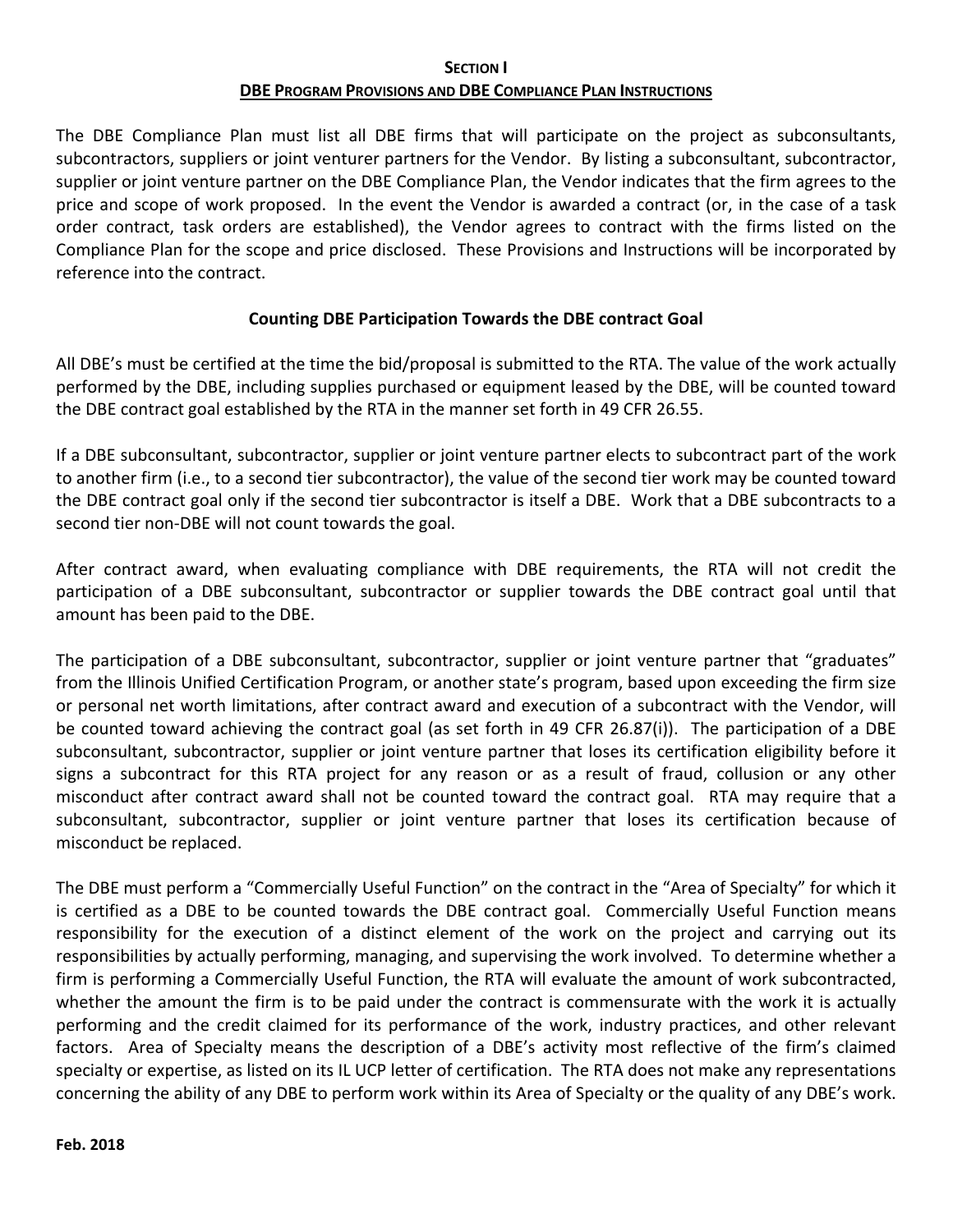It is the responsibility of the Vendor to determine the capability and capacity of DBEs to perform the proposed work.

# **Demonstrating Good Faith Efforts to Achieve the DBE Contract Goal**

If the Vendor cannot achieve the DBE contract goal through DBE participation on the contract (or, in the case of a task order contract, on the relevant task order), it must document adequate "Good Faith Efforts" to do so in Section III of this document, including providing any supporting documentation requested by the RTA in order for the bid/proposal to be deemed responsive.

A Vendor must show that it took all necessary and reasonable steps to achieve the DBE goal. The fact that there may be some additional costs involved in finding and using DBEs is not in itself sufficient reason for a Vendor's failure to achieve the DBE contract goal, as long as such costs are reasonable. Also, the ability or desire of a Vendor to perform the work on the project with its own forces or organization does not relieve the Vendor of the responsibility to achieve the DBE contract goal through participation or to make Good Faith Efforts to do so. A Vendor is not, however, required to accept higher quotes from DBEs if the price difference is excessive or unreasonable.

The RTA, in its sole discretion, will determine whether the Vendor has made adequate Good Faith Efforts to achieve the DBE contract goal. In evaluating the Vendor's Good Faith Efforts, the DBE participation and/or Good Faith Efforts of other vendors on this project or projects of a similar nature may be considered for comparative purposes.

If the RTA determines that the Vendor has made Good Faith Efforts to achieve the DBE contract goal, the Vendor will be eligible for contract award (provided that it is otherwise eligible for award).

If the RTA determines that the Vendor has not made Good Faith Efforts to achieve the DBE contract goal, the RTA will notify the Vendor of that determination and will provide the apparent successful Vendor an opportunity for administrative reconsideration prior to contract award as set forth in 49 CFR 26.53(d).

The RTA may request written clarification of items on the DBE Compliance Plan; however, such clarification does not provide an opportunity to augment listed DBE participation commitments or Good Faith Efforts. Changes to the DBE Compliance Plan are permitted only pursuant to the procedures established in Section VI of this document.

Only those vendors who make adequate good faith efforts to meet a contract DBE goal on a contract funded in whole or in part with federal funds will be eligible for contract award.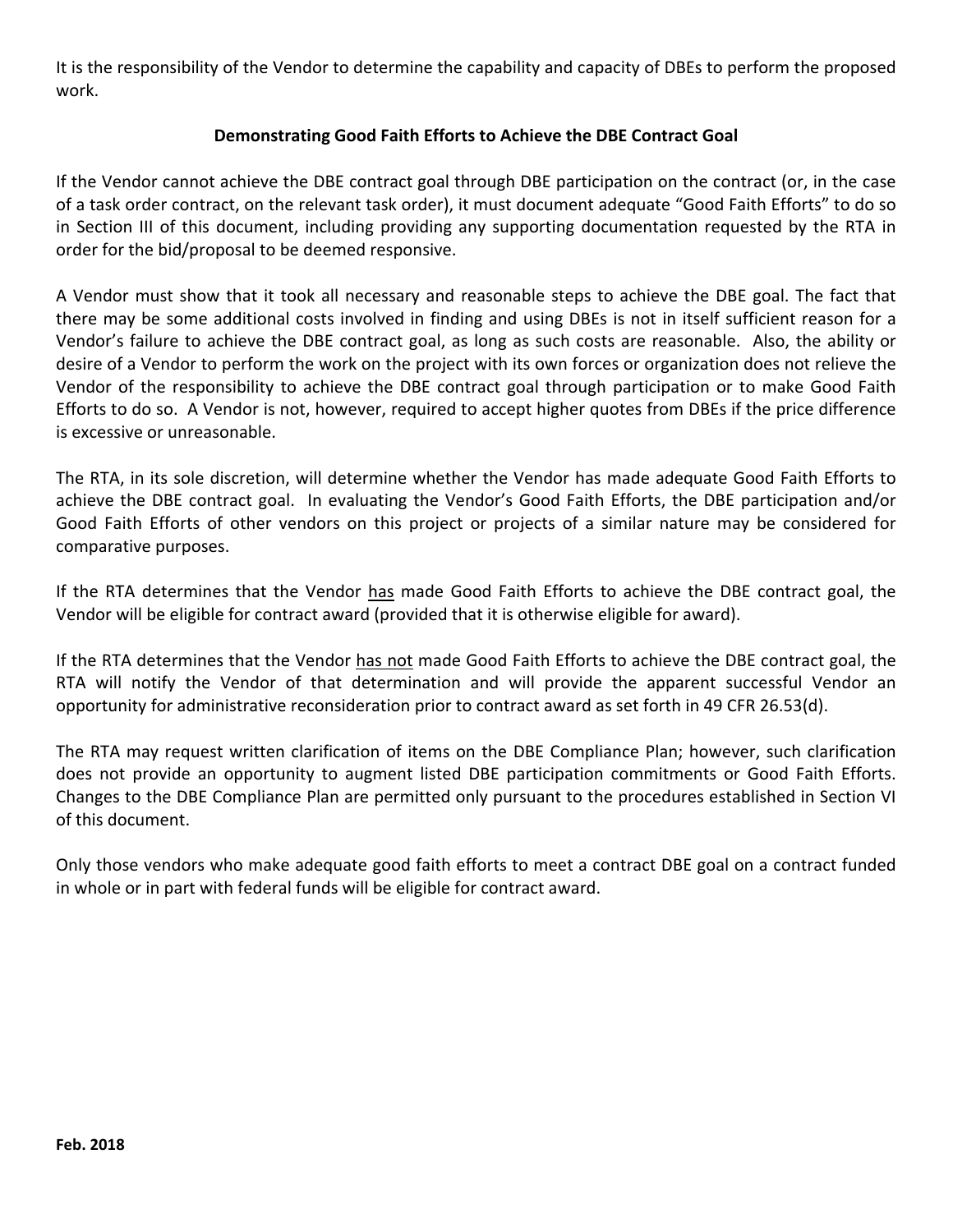# **Joint Ventures with DBEs**

Joint venture(s) that the Vendor enters into with DBEs may be counted toward the DBE contract goal. A joint venture is an association between two or more persons, or any combination of types of business enterprises and persons numbering two or more, proposing to perform a for‐profit business enterprise in which each joint venture partner contributes property, capital, effort, skill and knowledge, and in which the DBE joint venturer is responsible for a distinct, clearly defined portion of the work on the project and whose share in the capital contribution, control, management, risks, and profits of the joint venture are commensurate with its ownership interest. Joint venturers must have an agreement in writing specifying the terms and conditions of their relationships and their risks and responsibility. The joint venturers must complete Section VI of the DBE Compliance Plan, submit a copy of their joint venture agreement at the time of submitting their DBE Compliance Plan, and must each provide the attestation to the DBE Compliance Plan at Section VII of this document.

# **Changes to the DBE Compliance Plan or Substitutions of Subconsultants, Subcontractors or Suppliers**

The Vendor may not make changes to its DBE Compliance Plan or its contractual DBE commitments, or substitute a subconsultant, subcontractor or supplier at any time, without the prior written approval of the RTA. Requests for changes or substitutions must be made on the form provided in Section VI of this document. **Unauthorized changes or substitutions, including the performance by the Vendor's own forces of the work designated for a subconsultant, subcontractor or supplier may render the Vendor ineligible for** contract award or, if a contract has already been established, will be considered a material breach of the **contract.** The facts supporting the request for changes or substitutions must not have been known, or could not reasonably have been known, by the Vendor prior to submitting the DBE Compliance Plan to the RTA.

Section VI, Request for Change of Compliance Plan, should be submitted only if and when the Vendor seeks to change its DBE Participation Commitments as contained in Section II of this document, or make any other changes to its previously submitted DBE Compliance Plan. Changes or substitutions requested by the Vendor shall not be considered approved until such approval is given to the Vendor by the RTA in writing.

In the event that a Vendor's request for change(s) to its Compliance Plan or substitution(s) will result in a change in the Vendor's DBE participation, and the revised participation does not achieve the DBE commitment in the Compliance Plan, the Vendor will be required to submit an updated Section III of the DBE Compliance Plan to demonstrate that it made Good Faith Efforts to achieve the DBE contract goal.

If the Vendor's request involves adding a new DBE subconsultant, subcontractor or supplier, the Vendor must submit with the Request for Change of Compliance Plan a signed and notarized Letter of Intent (Section V of this document), from the DBE identified in the revised Compliance Plan.

The RTA will evaluate the Vendor's request and, in its sole discretion, may approve or reject the request. The written request for a change or substitution must state specific reasons for the proposed change or substitution. Acceptable reasons for changes may include, but are not limited to, the following:

- Unavailability of the subconsultant, subcontractor or supplier after the initial submission of the DBE Compliance Plan;
- Failure of the subconsultant, subcontractor or supplier to perform the agreed scope(s) of work;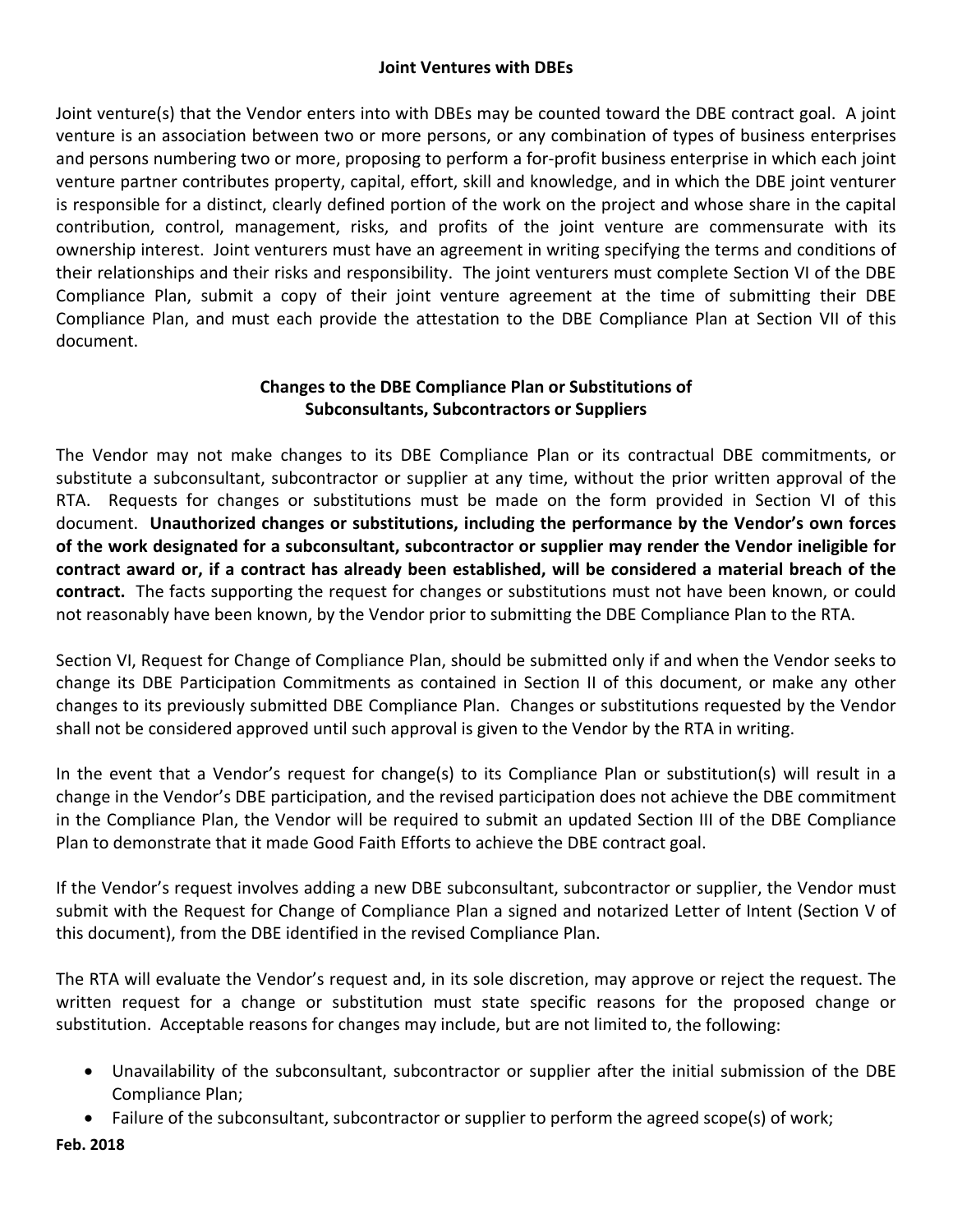- Financial incapacity of the subconsultant, subcontractor or supplier;
- Failure of the subconsultant, subcontractor or supplier to honor the proposal price;
- Mistake of fact or law about the scope(s) of work where a reasonable price cannot be agreed upon;
- Failure of the subconsultant, subcontractor or supplier to meet bonding, insurance, or licensing requirements specified in the solicitation; or
- Withdrawal of the bid or proposal by the subconsultant, subcontractor or supplier.

A statement from the DBE to be substituted stating why it cannot perform on the project may be submitted to support the request. Where the reason for the requested change is a valid mistake or disagreement between the Vendor and the subconsultant, subcontractor or supplier on the scope of work, the request must document all efforts made by the parties to reach an agreement for a reasonable price for the corrected scope of work.

#### **Records Retention**

The Vendor must maintain a record of all relevant data with respect to the utilization of DBEs, including but without limitation, payroll records, invoices, canceled checks, sworn statements and books of account for a period of at least 5 years after the RTA's final acceptance of the work. Full access to these records shall be granted to the RTA, or to any municipal, state or federal authorities, by the Vendor upon 48 hours written demand by the RTA. The RTA shall have the right to obtain from the Vendor any additional data reasonably related or necessary to verify any representations by the Vendor in the DBE Compliance Plan or documents regarding the Vendor's compliance with its Compliance Plan or the DBE Program Provisions.

#### **Sanctions**

The RTA reserves the right to withhold payment to the Vendor to enforce the provisions of the Vendor's DBE Compliance Plan and the RTA's DBE Program. Final payment shall not be made on the contract until the Vendor demonstrates, to the reasonable satisfaction of the RTA, achievement of the DBE contract goal or its Good Faith Efforts to achieve the DBE contract goal, pursuant to its DBE Compliance Plan.

The RTA will periodically review the Vendor's compliance with its DBE Compliance Plan and the terms of its contract. Without limitation, the Vendor's failure to comply with its DBE Compliance Plan, failure to cooperate in providing information regarding its compliance, or the provision of false or misleading information or statements concerning compliance, certification status of subconsultants, subcontractors, suppliers or joint venture partners, Good Faith Efforts or any other material fact or representation shall constitute a material breach of contract and entitle the RTA to declare a default, terminate the contract, or exercise those remedies provided for in the contract or at law or in equity.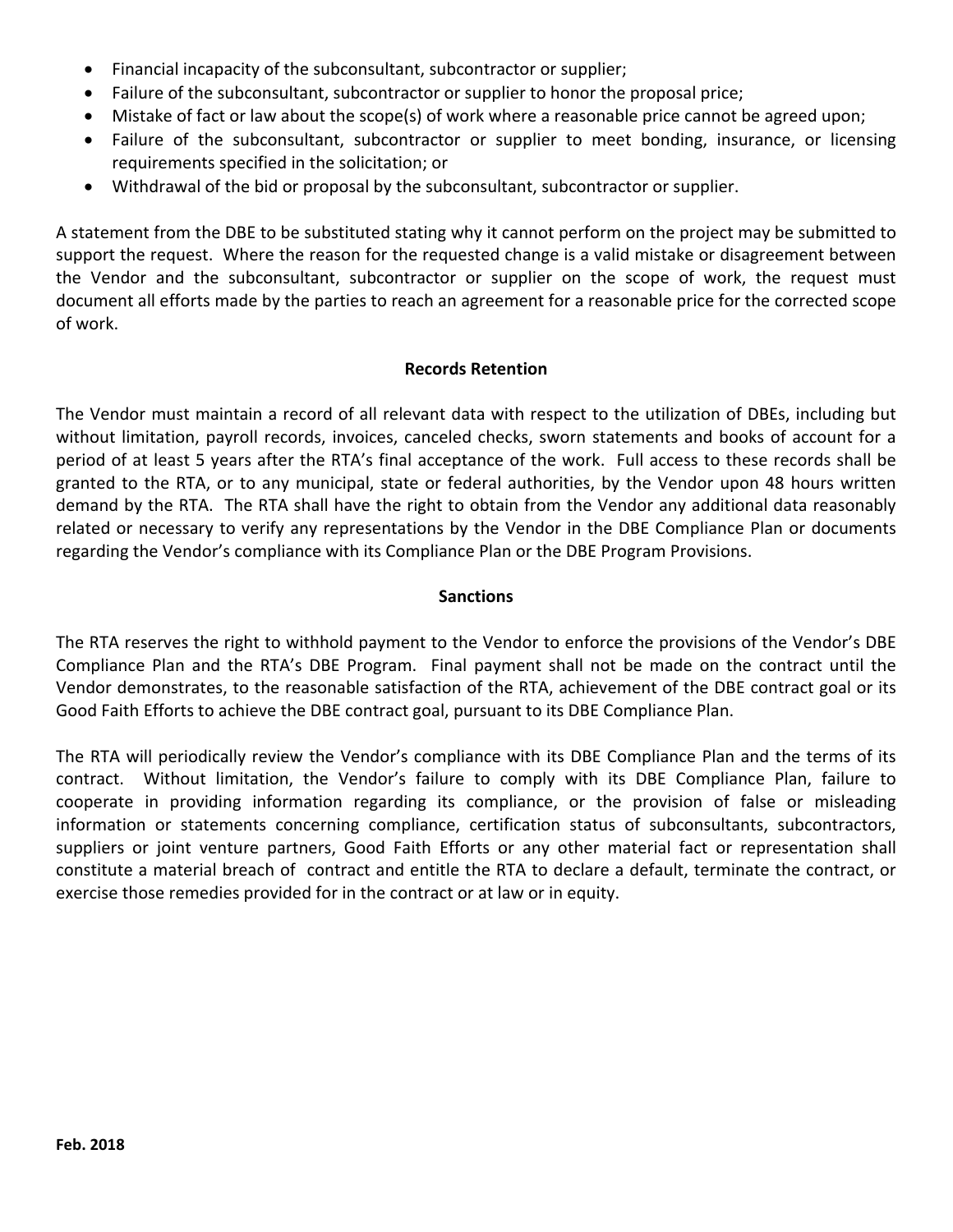### **SECTION II DBE Participation Commitment**

This form must be completed and submitted by the Vendor with its bid or proposal (or at the time otherwise specified by RTA) even if no DBE subcontractors will be utilized. Failure to do so may render the **Vendor's bid/proposal non‐responsive and cause it to be rejected and/or render the Vendor ineligible for contract award, at the RTA's sole discretion.**

Project Name: Name: Name and Allen Manual Allen Manual Allen Manual Allen Manual Allen Manual Allen Manual All

Vendor Name:

RTA's DBE contract goal for the project: \_\_\_\_\_\_\_\_\_\_%

The undersigned will enter into complete subcontracts, purchase orders or other appropriate agreements or joint venture agreements with all listed DBEs for work as described in this Section II, DBE Participation Commitment, and will enter into such agreements within 5 business days after the date of final execution of the contract with the RTA (or, in the case of a task order contract, 5 business days after final execution of the relevant task order to which the DBE participation commitments apply). Copies of each signed subcontract, purchase order, or other agreement with a DBE must be submitted to the RTA within 10 business days after execution.

The Vendor designates the following as its DBE contact person:

| Name:                |  |
|----------------------|--|
| Please Print or Type |  |
| Address:             |  |
|                      |  |
|                      |  |

 $\overline{\phantom{a}}$  , which is a set of the contract of the contract of the contract of the contract of the contract of the contract of the contract of the contract of the contract of the contract of the contract of the contract

All DBEs must be certified at the time you submit your proposal. If the DBE contract goal is achieved, in whole or in part, through a joint venture with a DBE, you must also complete the Joint Venture Affidavit, Section III, and submit it along with a copy of the joint venture agreement with your bid/proposal (or as otherwise specified by the RTA).

All DBE subconsultants, subcontractors, suppliers or joint venture partners must be listed on the following form.

By: \_\_\_\_\_\_\_\_\_\_\_\_\_\_\_\_\_\_\_\_\_\_\_\_\_\_\_

Name/Title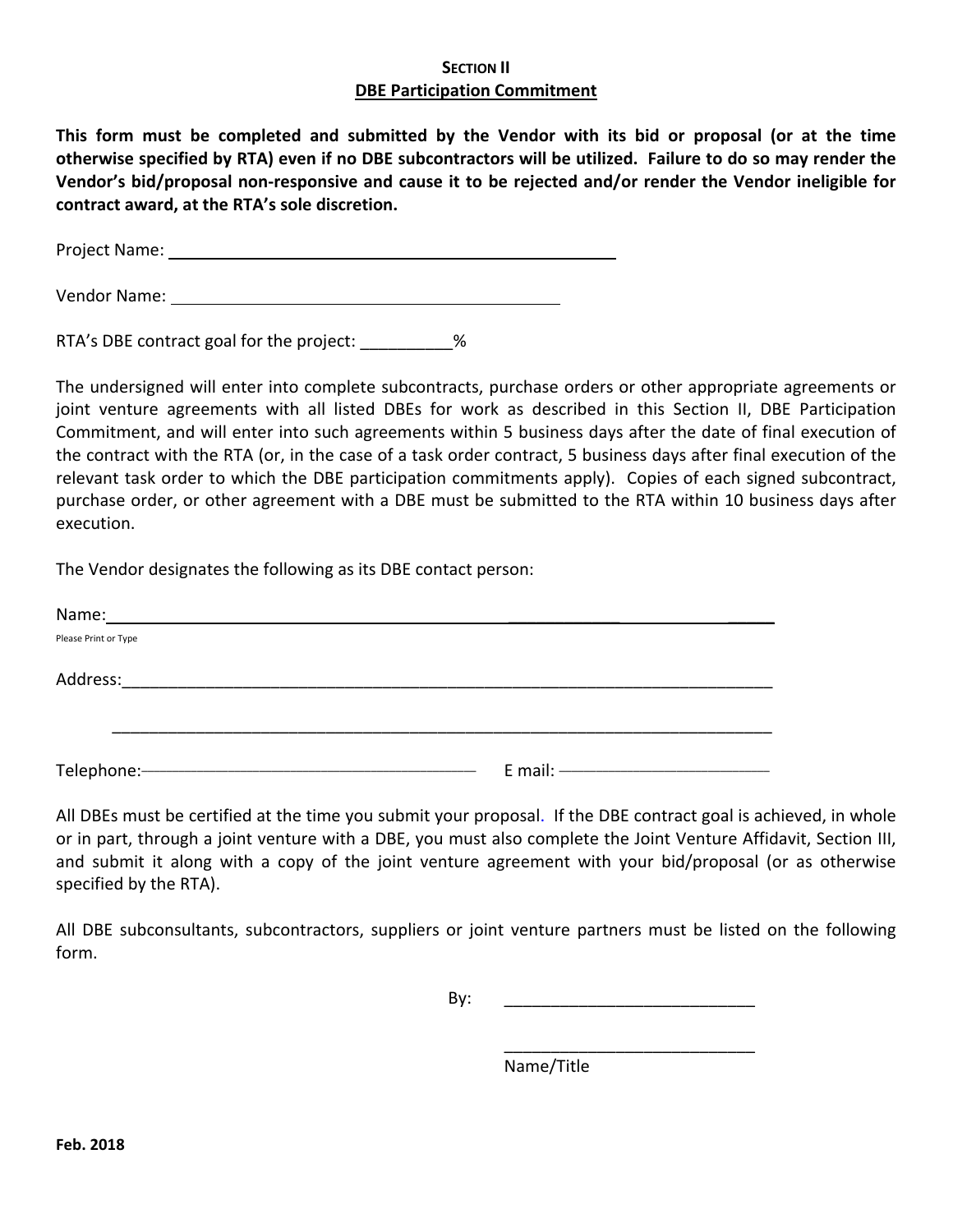#### **DBE Prime, Subconsultant, Subcontractor, Supplier or Joint Venture Partner Participation Commitments:**

| Name of Prime, Subconsultant,<br>Subcontractor, Supplier or<br>Joint Venture Partner | Is firm certified as a DBE - yes or<br>no? If yes, please identify the<br>state the firm is certified in. | If DBE certified, list DBE<br>Area of Specialty. | Description of Work to be<br>Performed                                                                                            | Dollar amount of subcontract |
|--------------------------------------------------------------------------------------|-----------------------------------------------------------------------------------------------------------|--------------------------------------------------|-----------------------------------------------------------------------------------------------------------------------------------|------------------------------|
|                                                                                      |                                                                                                           |                                                  |                                                                                                                                   | \$                           |
|                                                                                      |                                                                                                           |                                                  |                                                                                                                                   | \$                           |
|                                                                                      |                                                                                                           |                                                  |                                                                                                                                   | \$                           |
|                                                                                      |                                                                                                           |                                                  |                                                                                                                                   | $\zeta$                      |
|                                                                                      |                                                                                                           |                                                  | Total DBE participation: (Total<br>Dollar Amount of all DBE<br>subcontracts).<br>Total proposal/contract price:<br>$\mathsf{S}\,$ | ς                            |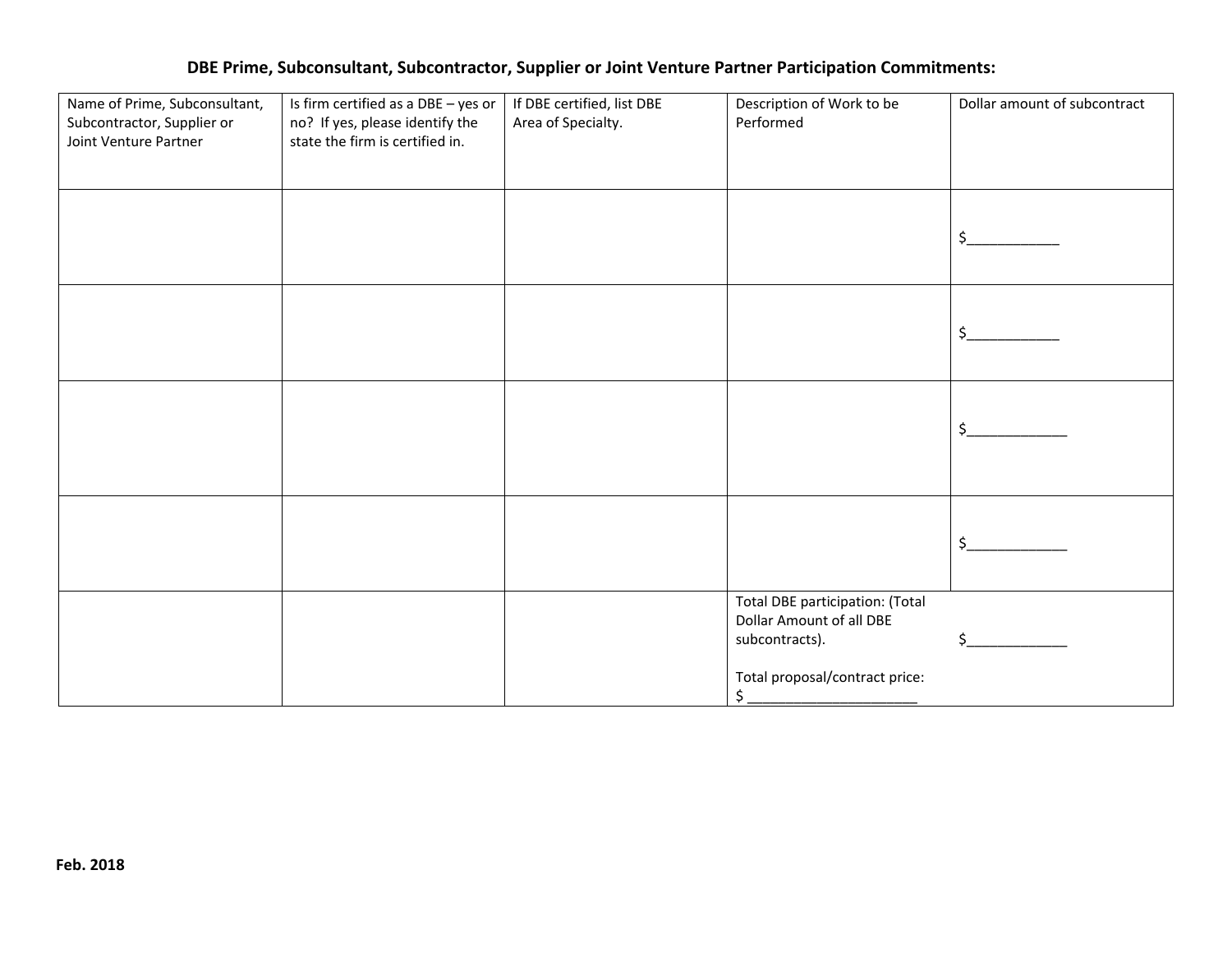# **SECTION III Documentation of Good Faith Efforts to Achieve DBE Contract Goal**

If the DBE contract goal was not achieved, the Good Faith Efforts checklist (Section III A) and contacts log (Section III B) must be submitted with your bid or proposal (or as otherwise specified by the RTA). **Failure to** do so may render the Vendor's bid/proposal non-responsive and cause it to be rejected, and/or render the **Vendor ineligible for contract award, at the RTA's sole discretion**. The Vendor must provide documentation in support of its Good Faith Efforts to the RTA at the time it submits its bid or proposal. The RTA also reserves the right to independently verify that these efforts have been made.

# **SECTION III A Good Faith Efforts Checklist**

A representative of the Vendor should insert his/her initials on the line before each of the efforts described below that have been undertaken by the Vendor. Documentation evidencing those activities undertaken by the Vendor should be attached to this form. **If any of the items below were not completed, attach a detailed written explanation why such effort was not completed.**  If any other efforts were made to obtain DBE participation in addition to the items listed below, attach a detailed written explanation of those efforts. The amount of effort that a Vendor must undertake to meet the DBE contract goal varies from contract to contract but includes a number of distinct activities geared to actually finding DBE subcontractors. Examples of the types of documentation that may be attached to support good faith efforts are listed below. These are examples only and are not intended to be the only type of documentation that Vendors can use. The Vendor should use its own judgment when determining which documentation in its possession best evidences the good faith efforts it has made.

- Identified portions of the project work which could be performed by available DBEs, including, where appropriate, breaking out contract work items into economically feasible units to facilitate DBE participation.
	- Ex: A clear summary of the work the Vendor intends to perform with its own employees and a clear summary of the work the Vendor identified as available for subcontracting.
- Solicited through reasonable and available means (e.g., written notices, advertisements) DBEs to perform the types of work that could be subcontracted on this project, within sufficient time to allow them to respond. (The IL UCP Directory is available at http://www.idot.illinois.gov/doing‐ business/certifications/disadvantaged‐business‐enterprise‐certification/index.)
	- Ex: Copies of all advertisements, notices and solicitation letters placed in newspapers, trade magazines or small business media, posted in any public place or sent directly to DBE firms.
- Provided timely and adequate information about the plans, specifications and requirements of the project. Followed up initial solicitations to answer questions and encourage DBEs to submit proposals or bids.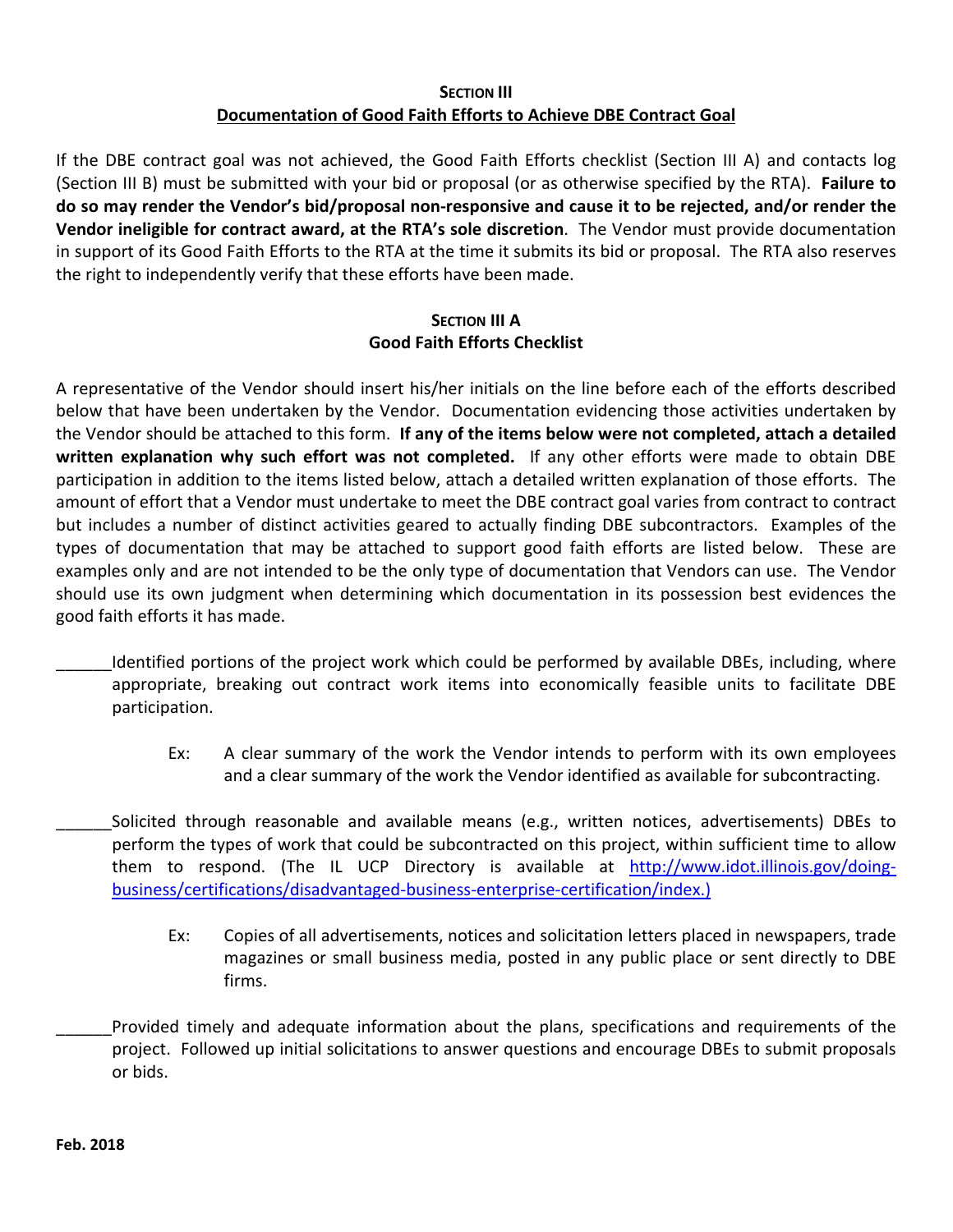- Ex: Completion of the attached Good Faith Efforts Contacts Log including information on dates of initial contact and all follow‐up contacts w/DBE's. If contact was written, copies of solicitation letter and any other written information could be attached.
- Negotiated in good faith with interested DBEs that submitted proposals or bids and thoroughly investigated their capabilities.
	- Ex: Explain thoroughly why you were not able to reach agreement with each DBE listed on the Good Faith Efforts Contacts Log and attach copy of bids if any, submitted by those DBE's.
- Made efforts to assist interested DBEs in obtaining bonding, lines of credit, or insurance as may be required for performance of the contract (if applicable).
	- Ex: A brief written description of the assistance provided to DBEs.
- Utilized resources available to identify available DBEs, including but not limited to DBE assistance groups; local, state and federal minority or women business assistance offices; and other organizations that provide assistance in the recruitment and placement of DBEs.
	- Ex: Copies of letters, facsimiles and email messages sent to organizations, and responses received, and name and phone number of person(s) contacted.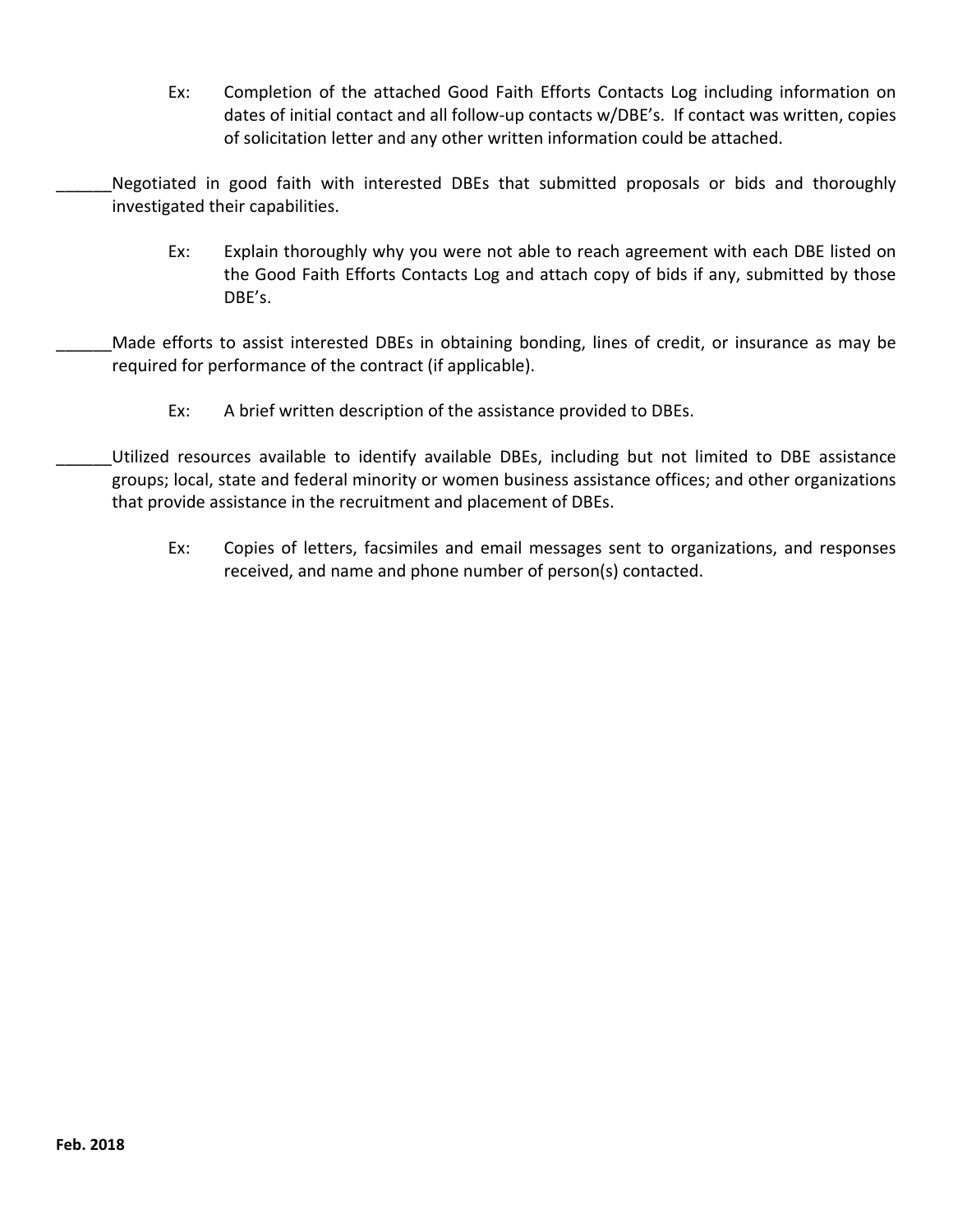# **SECTION III B Good Faith Efforts Contacts Log for Soliciting DBE Subconsultant, Subcontractor or Supplier Participation**

Use this form to document all contacts and responses (telephone, <sup>e</sup>‐mail, fax, etc.) regarding the solicitation of DBE subconsultants, subcontractors and suppliers. Duplicate as needed. (It is not necessary to show contacts with DBEs with which the Vendor reached an agreement to participate on this project, as shown on Section II of this document.)

| Name of DBE firm | Date and method of contact | Scope of work solicited | Reason agreement was not<br>reached |
|------------------|----------------------------|-------------------------|-------------------------------------|
|                  |                            |                         |                                     |
|                  |                            |                         |                                     |
|                  |                            |                         |                                     |
|                  |                            |                         |                                     |
|                  |                            |                         |                                     |
|                  |                            |                         |                                     |
|                  |                            |                         |                                     |
|                  |                            |                         |                                     |
|                  |                            |                         |                                     |
|                  |                            |                         |                                     |
|                  |                            |                         |                                     |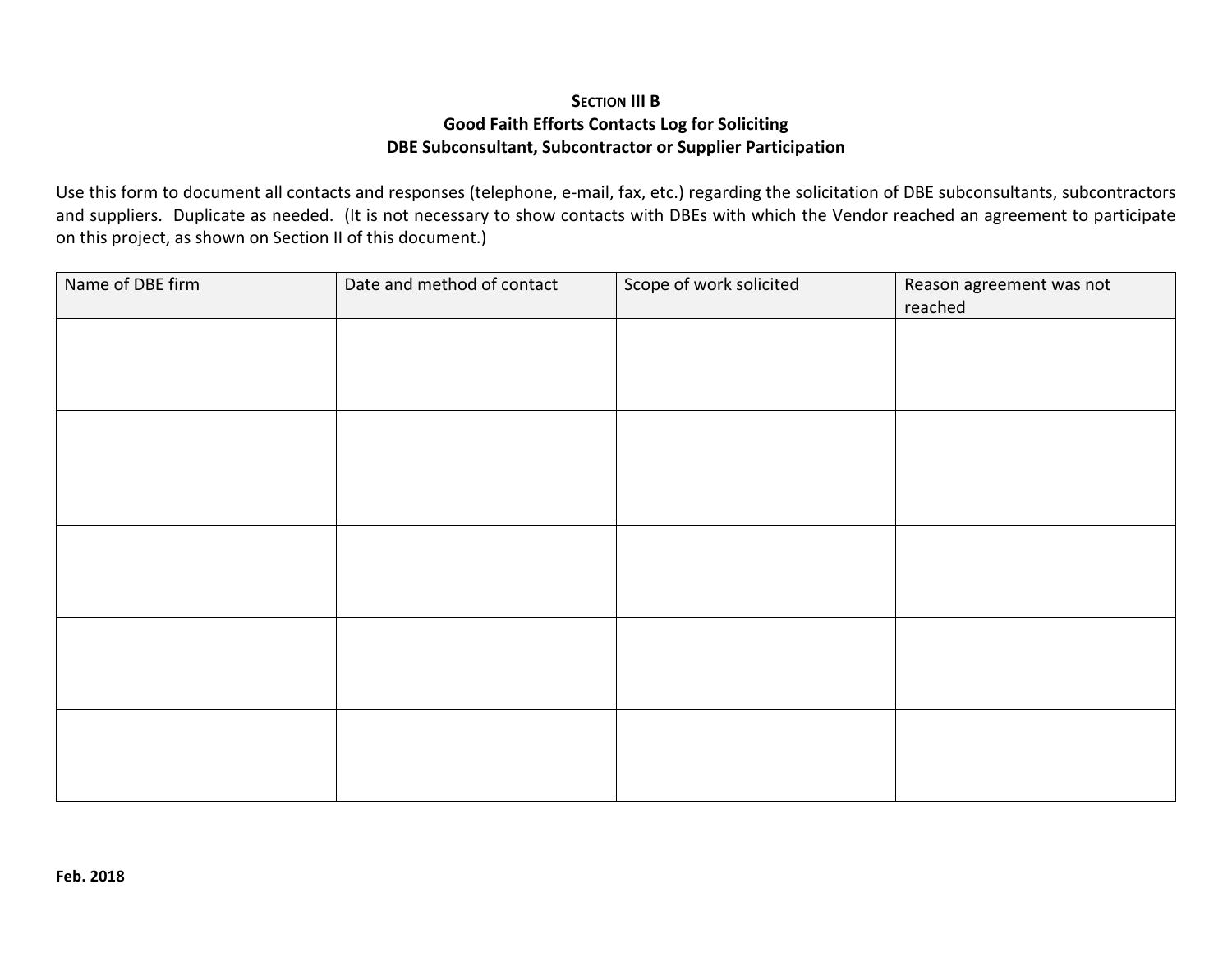## **SECTION IV DBE Joint Venture Agreement**

If Vendor proposes to utilize a joint venture arrangement for this project to meet the DBE contract goal, this form must be submitted with the bid or proposal (or as otherwise specified by the RTA). Failure to do so **may render the Vendor's bid/proposal non‐responsive and cause it to be rejected, and/or render the Vendor ineligible for contract award, at the RTA's sole discretion.** (Attach additional sheets as necessary for additional joint venture partners.)

**Attach a copy of the joint venture agreement(s).** The agreement(s) must describe each partner's roles and responsibilities and demonstrate that the DBE partner's share in the capital contribution, control, management, risks, costs and profits of the joint venture is equal to its ownership interest.

If there is any change in the information submitted below or to the joint venture agreement after this form is submitted to the RTA, you must immediately inform the RTA.

|           | Contact person: Note and the contract of the contract of the contract of the contract of the contract of the contract of the contract of the contract of the contract of the contract of the contract of the contract of the c |  |
|-----------|--------------------------------------------------------------------------------------------------------------------------------------------------------------------------------------------------------------------------------|--|
| Feb. 2018 |                                                                                                                                                                                                                                |  |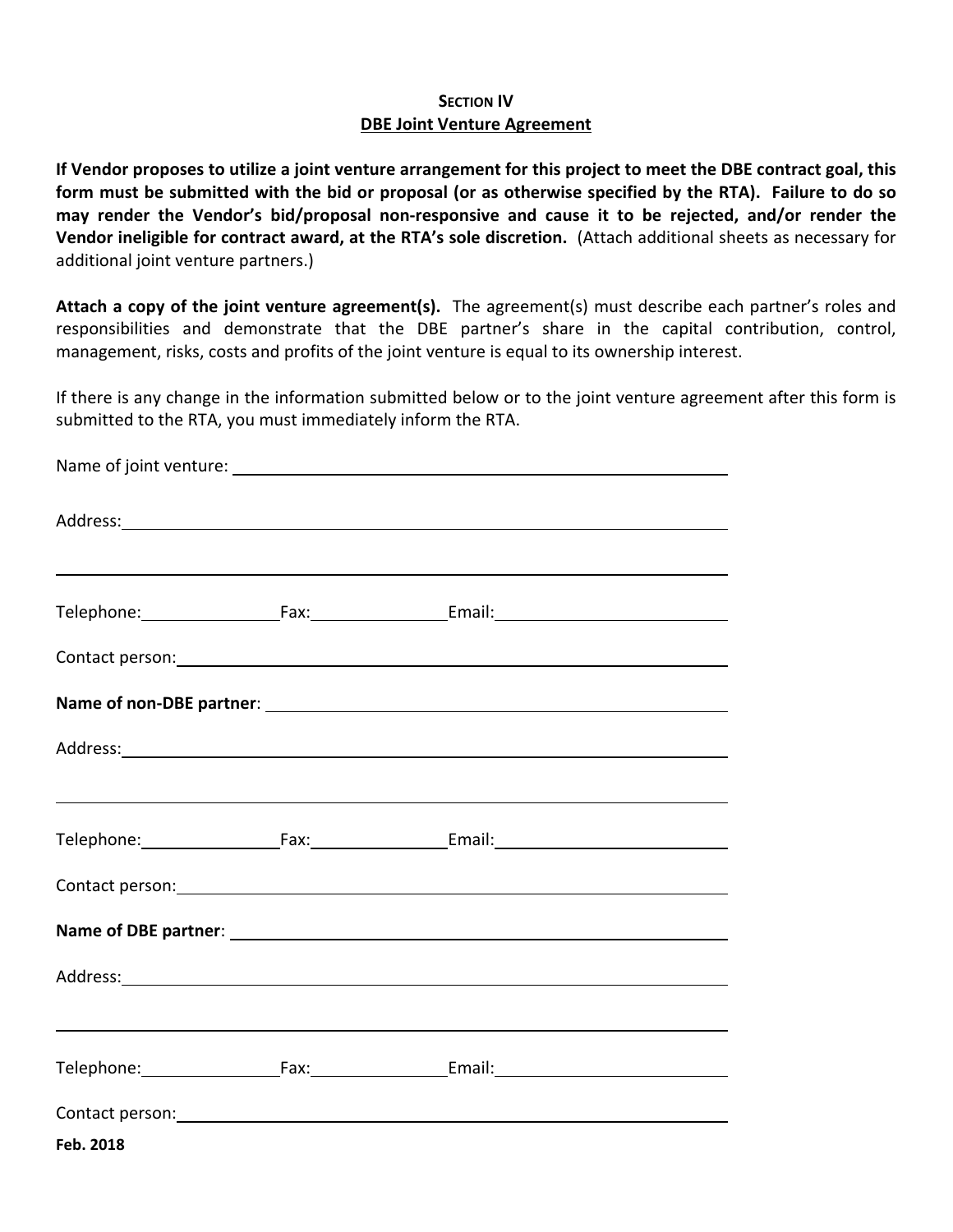#### **SECTION V Letter(s) of Intent between Vendor and DBE Subconsultant, Subcontractor or Supplier**

A separate Letter of Intent must be provided for each DBE subconsultant, subcontractor or supplier. Failure to provide a Letter of Intent may result in that DBE firm's participation not being counted for purposes of achieving the DBE contract goal. The Letter of Intent must match the description of services or products and the amount stated in **Section II, DBE Participation Commitment.** (Duplicate this form as needed.)

| Name of Vendor: 1999 and 2009 and 2009 and 2009 and 2009 and 2009 and 2009 and 2009 and 2009 and 2009 and 2009 $\mu$ |      |       |          |
|----------------------------------------------------------------------------------------------------------------------|------|-------|----------|
|                                                                                                                      |      |       |          |
| Street                                                                                                               | City | State | Zip Code |
|                                                                                                                      |      |       |          |
| Name of DBE subconsultant, subcontractor or supplier: Name of DBE Subconsultant, Subcontractor or supplier:          |      |       |          |
|                                                                                                                      |      |       |          |
| Street                                                                                                               | City | State | Zip Code |
|                                                                                                                      |      |       |          |
| Proposed subcontract amount: \$: _______________________                                                             |      |       |          |
| Specific description of work to be performed by DBE:                                                                 |      |       |          |
|                                                                                                                      |      |       |          |
|                                                                                                                      |      |       |          |
|                                                                                                                      |      |       |          |
|                                                                                                                      |      |       |          |
|                                                                                                                      |      |       |          |
|                                                                                                                      |      |       |          |
|                                                                                                                      |      |       |          |

The Vendor and the DBE listed above hereby agree that upon the execution of a contract for the above-named project with the RTA, the DBE will perform the scope of work described above for the price indicated above.

| Vendor:              | DBE:                 |  |
|----------------------|----------------------|--|
| Name of Firm         | Name of Firm         |  |
| By:                  | By:                  |  |
| Signature            | Signature            |  |
| Print Name and Title | Print Name and Title |  |
| $F_{ab}$ 2010        |                      |  |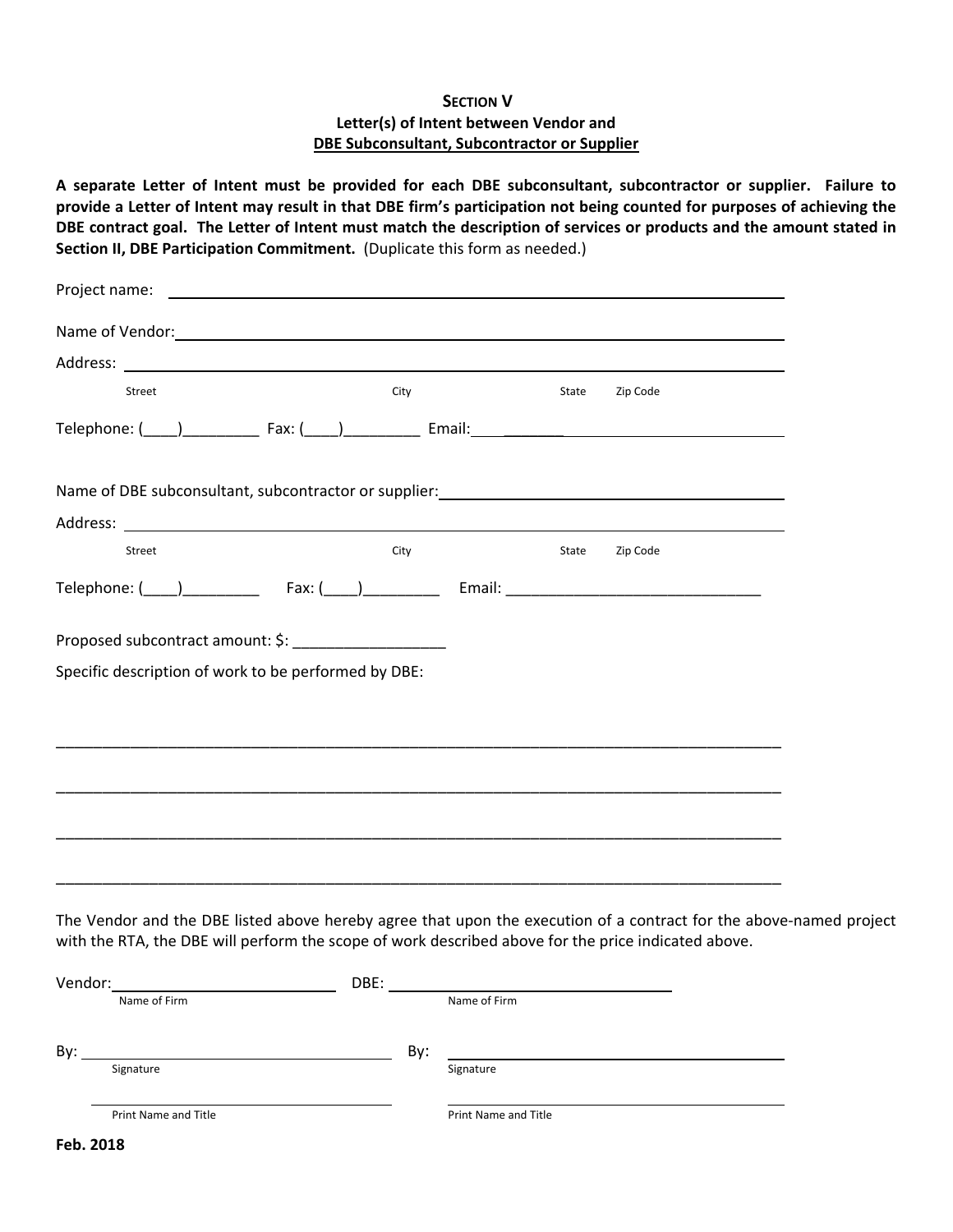# **SECTION VI Request for Change of Compliance Plan or Substitution of Subconsultants, Subcontractors, Suppliers or Joint Venture Partners**

This form should be submitted only if and when the Vendor seeks to change its previously submitted and approved DBE Compliance Plan or to substitute a previously approved subconsultant, subcontractor, supplier or joint venture partner. **Failure to obtain prior written approval from the RTA before making the change may render the Vendor ineligible for contract award, at the RTA's sole discretion, or, if a contract has already been established, will be a material breach of the contract.**

| Vendor name                                                                        |
|------------------------------------------------------------------------------------|
|                                                                                    |
| Project Name:                                                                      |
| Current total contract price: \$                                                   |
| DBE goal established by RTA for the contract: ____________%                        |
| DBE participation achieved prior to proposed change: $\frac{1}{2}$ % $\frac{1}{2}$ |
| DBE participation anticipated after proposed change: $\frac{8}{5}$                 |

Complete the following with this request for change:

- Revised Section II, DBE Participation Commitment form.
- Updated Section III, Good Faith Efforts form (if applicable).
- Section V, Letter(s) of Intent between Vendor and DBE (if applicable).
- **•** Section VII, Attestation and Affidavit

Detailed explanation of reasons for requesting change (attach additional pages and supporting documentation as necessary):

\_\_\_\_\_\_\_\_\_\_\_\_\_\_\_\_\_\_\_\_\_\_\_\_\_\_\_\_\_\_\_\_\_\_\_\_\_\_\_\_\_\_\_\_\_\_\_\_\_\_\_\_\_\_\_\_\_\_\_\_\_\_\_\_\_\_\_\_\_\_\_\_\_\_\_\_\_\_

\_\_\_\_\_\_\_\_\_\_\_\_\_\_\_\_\_\_\_\_\_\_\_\_\_\_\_\_\_\_\_\_\_\_\_\_\_\_\_\_\_\_\_\_\_\_\_\_\_\_\_\_\_\_\_\_\_\_\_\_\_\_\_\_\_\_\_\_\_\_\_\_\_\_\_\_\_\_

\_\_\_\_\_\_\_\_\_\_\_\_\_\_\_\_\_\_\_\_\_\_\_\_\_\_\_\_\_\_\_\_\_\_\_\_\_\_\_\_\_\_\_\_\_\_\_\_\_\_\_\_\_\_\_\_\_\_\_\_\_\_\_\_\_\_\_\_\_\_\_\_\_\_\_\_\_\_

\_\_\_\_\_\_\_\_\_\_\_\_\_\_\_\_\_\_\_\_\_\_\_\_\_\_\_\_\_\_\_\_\_\_\_\_\_\_\_\_\_\_\_\_\_\_\_\_\_\_\_\_\_\_\_\_\_\_\_\_\_\_\_\_\_\_\_\_\_\_\_\_\_\_\_\_\_\_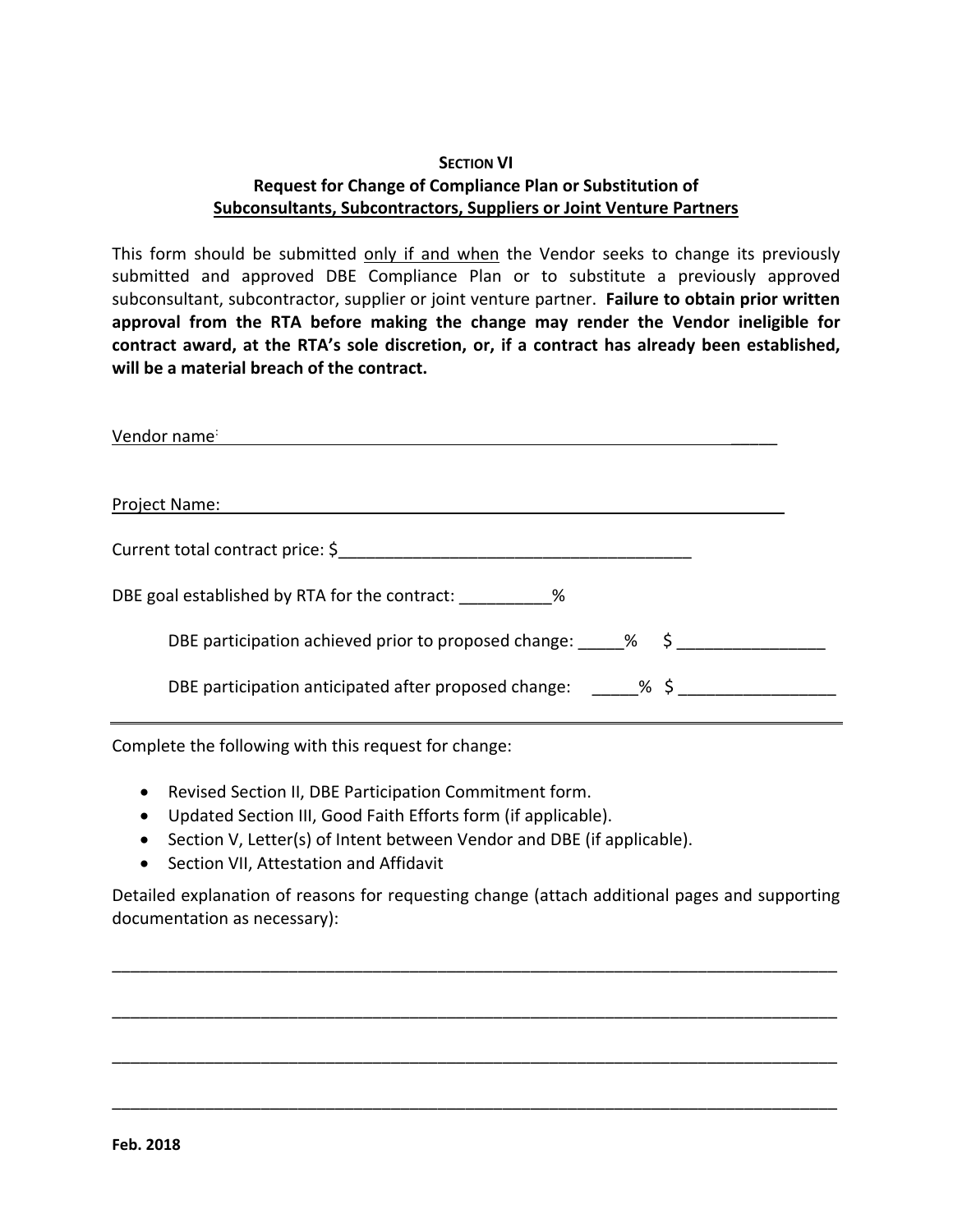#### **PROPOSED DELETION:**

| Name of subconsultant, subcontractor or supplier:                                                                                                                   |  |
|---------------------------------------------------------------------------------------------------------------------------------------------------------------------|--|
| Contact Person: Manual According to the Contact Person:                                                                                                             |  |
|                                                                                                                                                                     |  |
|                                                                                                                                                                     |  |
|                                                                                                                                                                     |  |
|                                                                                                                                                                     |  |
|                                                                                                                                                                     |  |
|                                                                                                                                                                     |  |
| <b>PROPOSED ADDITION:</b>                                                                                                                                           |  |
| Name of subconsultant, subcontractor or supplier:                                                                                                                   |  |
|                                                                                                                                                                     |  |
|                                                                                                                                                                     |  |
|                                                                                                                                                                     |  |
| Amount of subcontract/joint venture: \$_________________(______% of Vendor's contract)                                                                              |  |
|                                                                                                                                                                     |  |
|                                                                                                                                                                     |  |
|                                                                                                                                                                     |  |
| Is the firm DBE certified?: _______ yes ______ no<br>If the firm is DBE certified, please identify which state it is certified in: ________________________________ |  |
| If yes, area of specialty identified certification: Internal and the manufacture of the state of specialty identified certification:                                |  |